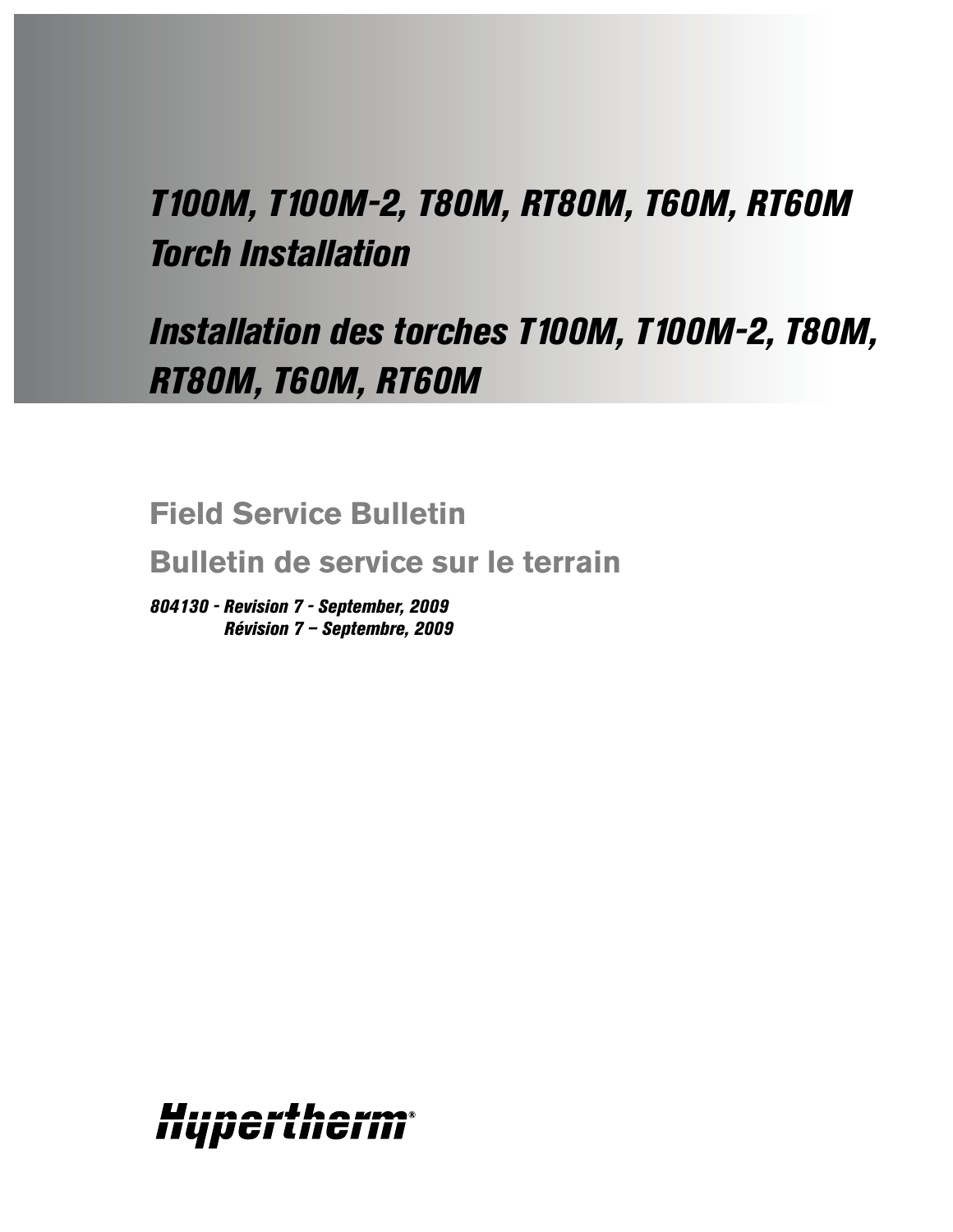

# **Introduction**

#### **Purpose**

Describes the necessary steps to install the T100M, T100M-2, T80M, RT80M, T60M, or RT60M on a cutting table.

#### **Tools and materials needed**

#1 Phillips screwdriver (T100M-2 only) #2 Phillips screwdriver 7/16" (11 mm), 1/2", and 1/4" (or adjustable) wrenches Heat gun Needlenose pliers Razor knife

#### **Kit contents**

**Kit 128645**

| .                  |                                       |          |
|--------------------|---------------------------------------|----------|
| <b>Part number</b> | <b>Description</b>                    | Quantity |
| 004941             | Heat shrink tubing                    |          |
| 027889             | Retaining ring                        |          |
| 058519             | O-rina                                |          |
| 027055             | Silicone lubricant                    |          |
| 075473 (T100M-2)   | Machine screws: 4-40 x 3/8 SEM PH PAN | 2        |
| 075503 (T100M-2)   | Locknut: 4-40 Flexloc                 | 2        |
|                    |                                       |          |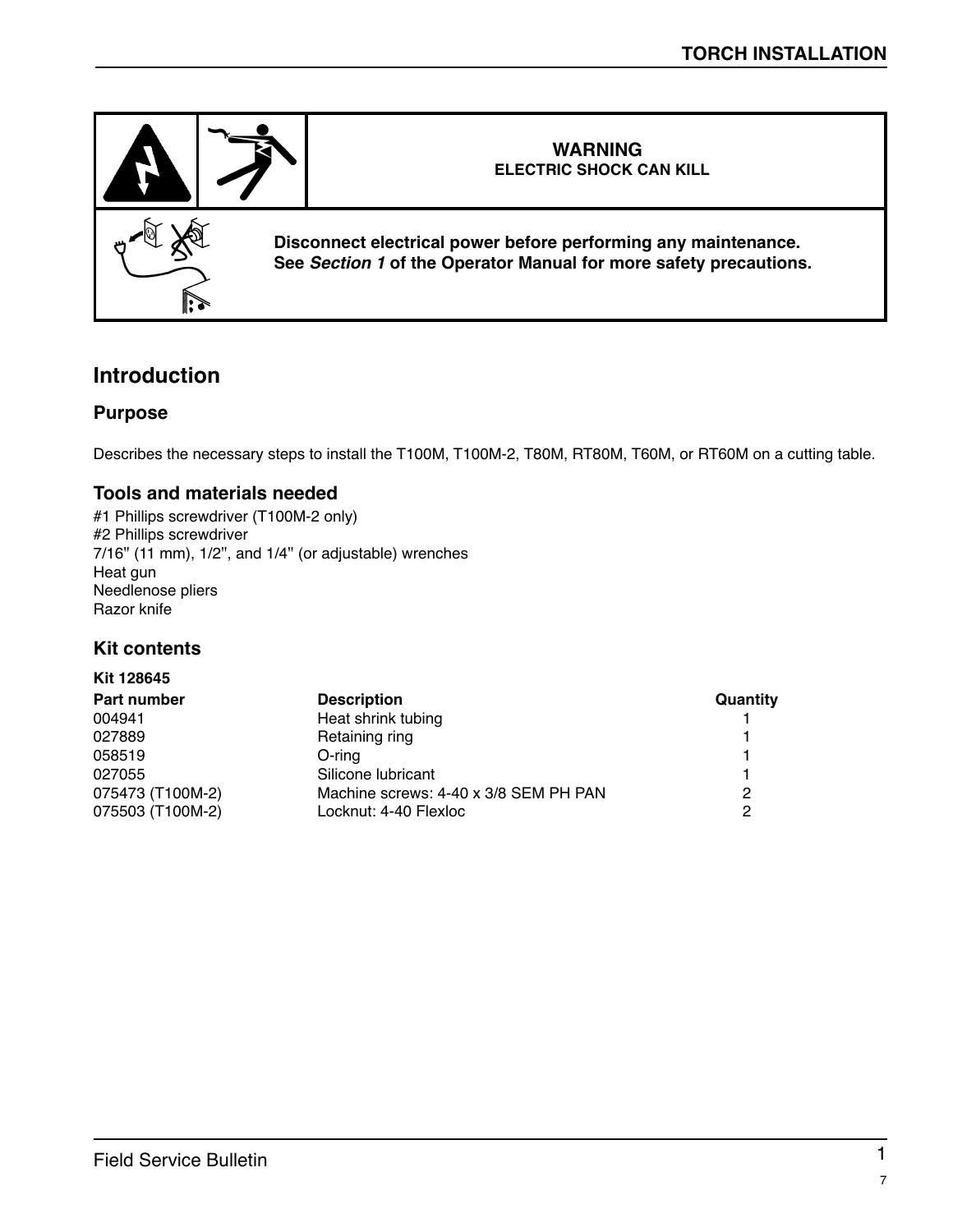### **All torches except the T100M-2**



# **Disassemble the Torch**

NOTE: This torch has been factory assembled and tested. Disassemble it only if absolutely necessary to route it through the cutting table's track.

- 1. Disconnect the power and remove the torch lead from the power supply.
- 2. Remove the consumables.
- 3. Remove the o-ring from the torch body and discard it.
- 4. Unscrew the strain relief, the strain relief lock, and the positioning sleeve.
- 5. Slide the strain relief, the strain relief lock, and the positioning sleeve back over the torch lead.
- 6. Remove the screws (3) from mounting sleeve and remove the sleeve.
- 7. Disconnect the blue and the orange cap sensor wires.
- 8. Disconnect the plunger:
	- **For all torches except the T100M-2,** remove the retaining ring from the plunger using needlenose pliers and discard the ring. Disconnect the power wire from the plunger.
	- **For the T100M-2,** use a #1 Phillips screwdriver and a 1/4" wrench to remove and discard the screws and locknuts that secure the power wire to the plunger.
- 9. Carefully cut off the clear heat shrink tubing on the gas tube.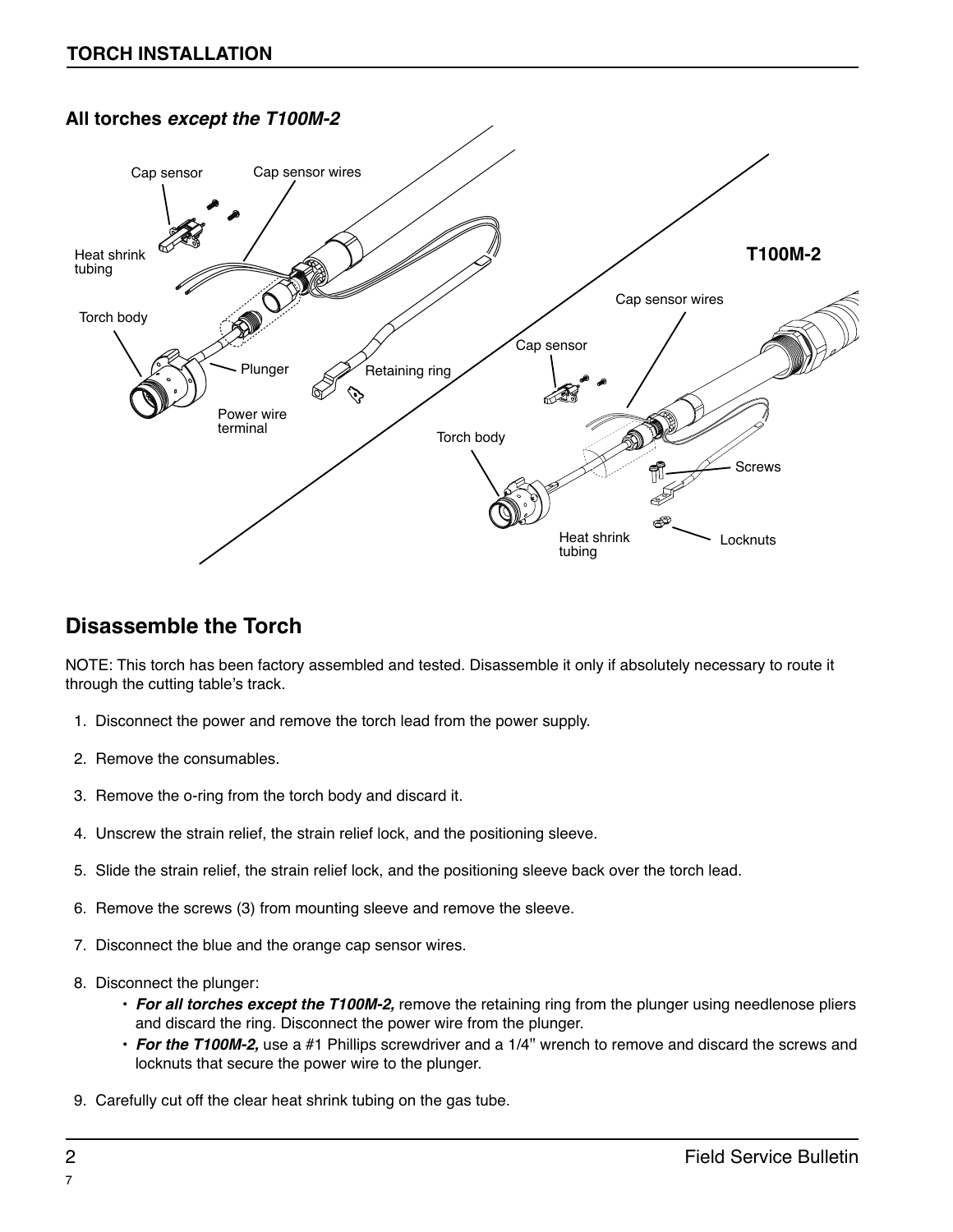- 10. Remove the torch body from the lead using 7/16" (11 mm) and 1/2" (or adjustable) wrenches.
- 11. Slide the positioning sleeve off torch lead.

## **Route the torch lead**

• Route the torch lead through the track of the cutting table.



## **Reassemble the torch**

- 1. Slide the positioning sleeve on to the torch lead.
- 2. Slide the heat shrink tubing on to the gas tube of the torch body.
- 3. Connect the torch body to lead using 7/16" (11 mm) and 1/2" (or adjustable) wrenches.
- 4. Slide the heat shrink tubing over the nut as far as possible and heat shrink it in place.
- 5. Connect the power wire to the plunger:
	- **For all torches except the T100M-2,** crimp the retaining ring to the plunger using the needlenose pliers.
	- **For the T100M-2,** use a #1 Phillips screwdriver and a 1/4" wrench to fasten the power wire to the plunger using a torque value of 8 in-lbs (9.2 kg-cm) for the screws.
- 6. Connect the blue and the orange cap sensor wires.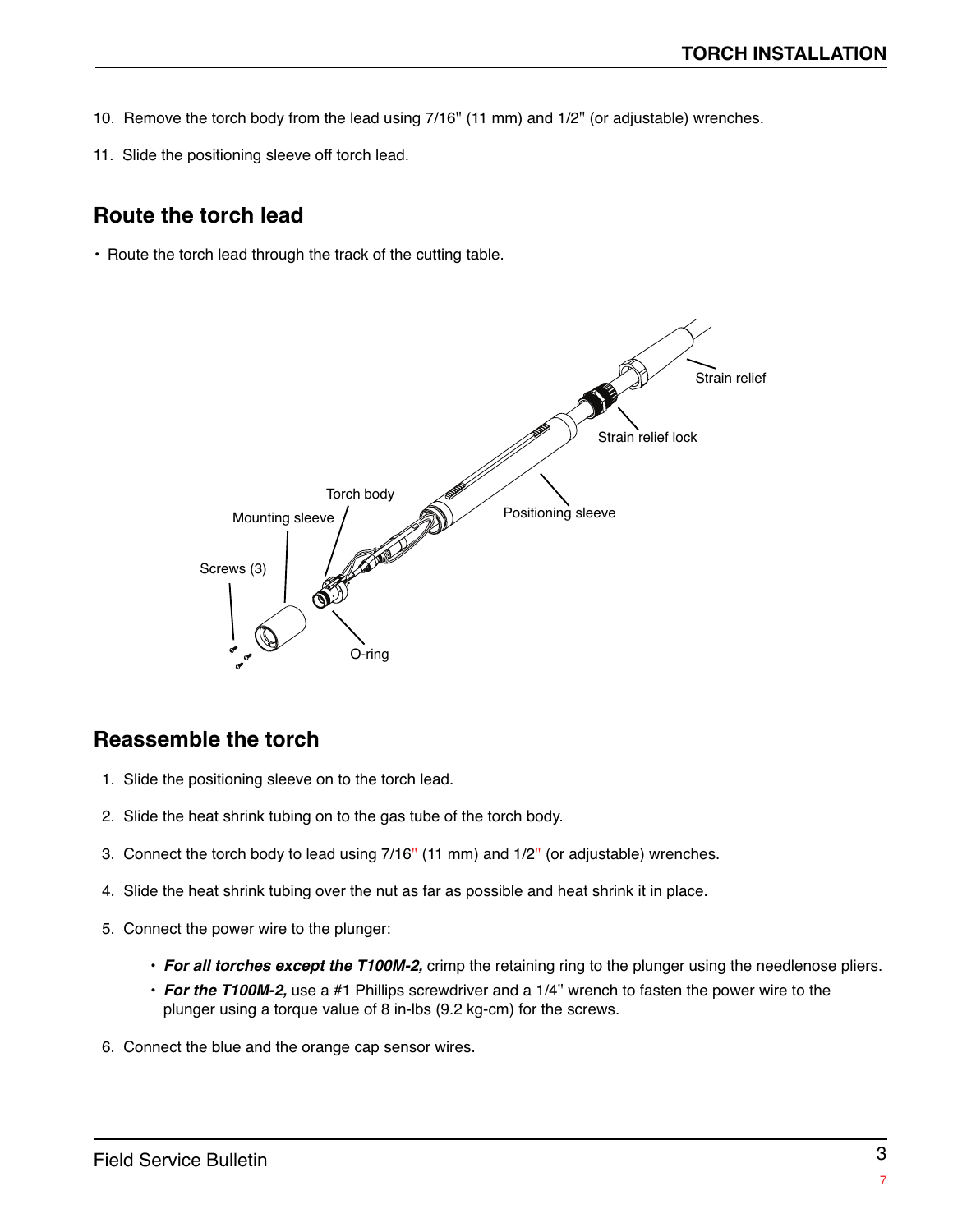- 7. Align the slot in the mounting sleeve with the cap-sensor switch and slide sleeve over torch body. Tighten the screws (3) to 5 in-lbs (5.76 kg-cm)
- 8. Attach the following in this order: positioning sleeve, strain relief lock, strain relief. **Be careful not to twist the wires when you slide and secure the positioning sleeve.**
- 9. Install the new o-ring. Apply a thin coat of silicone grease to the o-ring.
- 10. Install the consumables.
- 11. Attach the torch to the cutting table per the manufacturer's instructions.
- 12. Connect the torch lead to the power supply and connect the power. See Section 3 of the Operator Manual.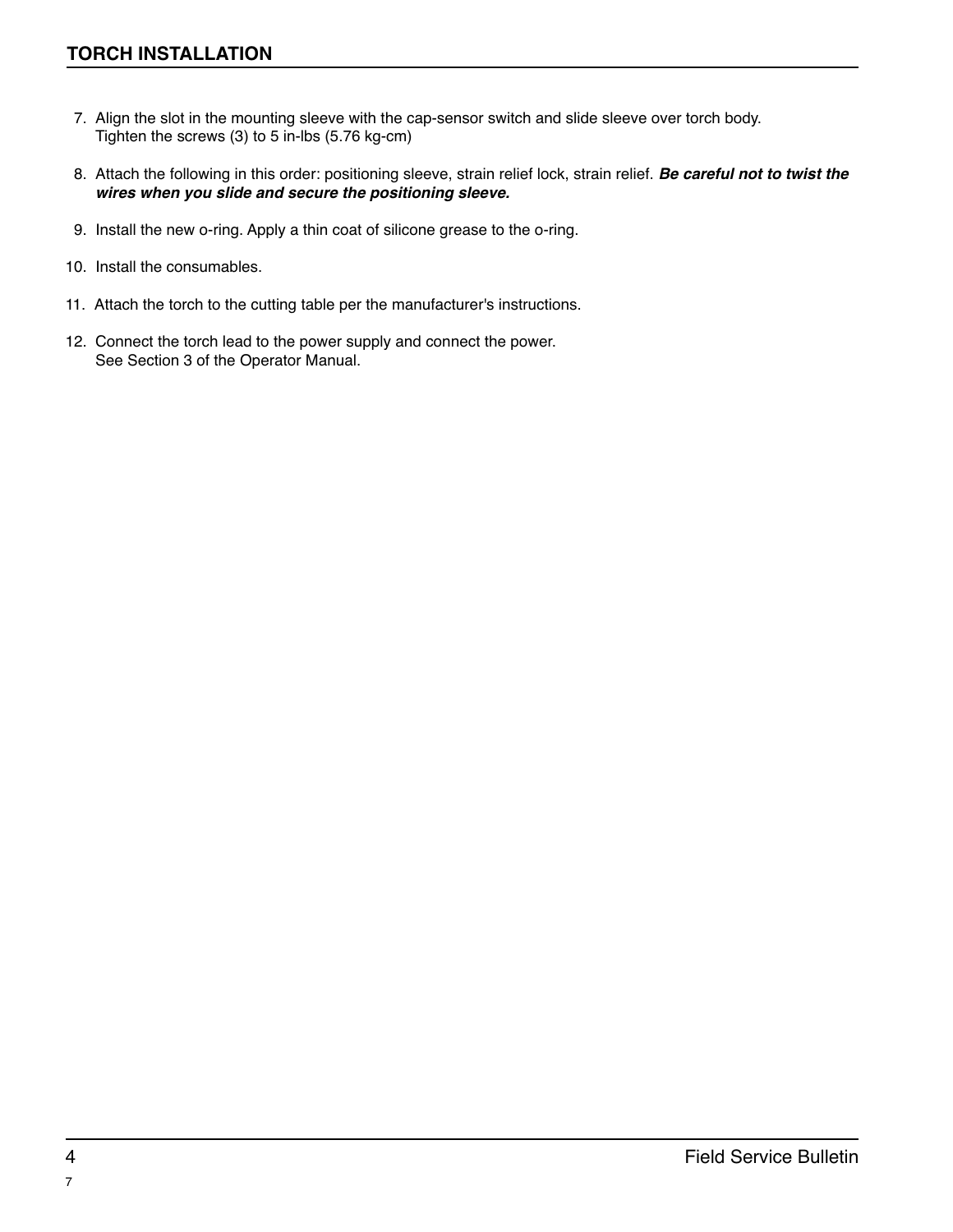

# **Introduction**

### **Objet**

Description des étapes nécessaires pour monter les torches T100M, T100M-2, T80M, RT80M, T60M ou RT60M sur une table de coupe.

#### **Outils et matériaux nécessaires**

Tournevis Phillips N°1 (T100M-2 uniquement) Tournevis Phillips N°2 Clés 7/16 po (11 mm), 1/2 po et 1/4 po (ou clé à molette) Pistolet chauffant Pince à bec effilé Couteau rasoir

### **Composition du kit**

| Kit 128645       |                                      |          |
|------------------|--------------------------------------|----------|
| N° de référence  | <b>Description</b>                   | Quantité |
| 004941           | Tube thermorétrécissable             |          |
| 027889           | Bague de retenue                     |          |
| 058519           | Joint torique                        |          |
| 027055           | Lubrifiant au silicone               |          |
| 075473 (T100M-2) | Vis à métaux : 4-40 x 3/8 SEM PH PAN | 2        |
| 075503 (T100M-2) | Écrou de blocage : Flexloc 4-40      |          |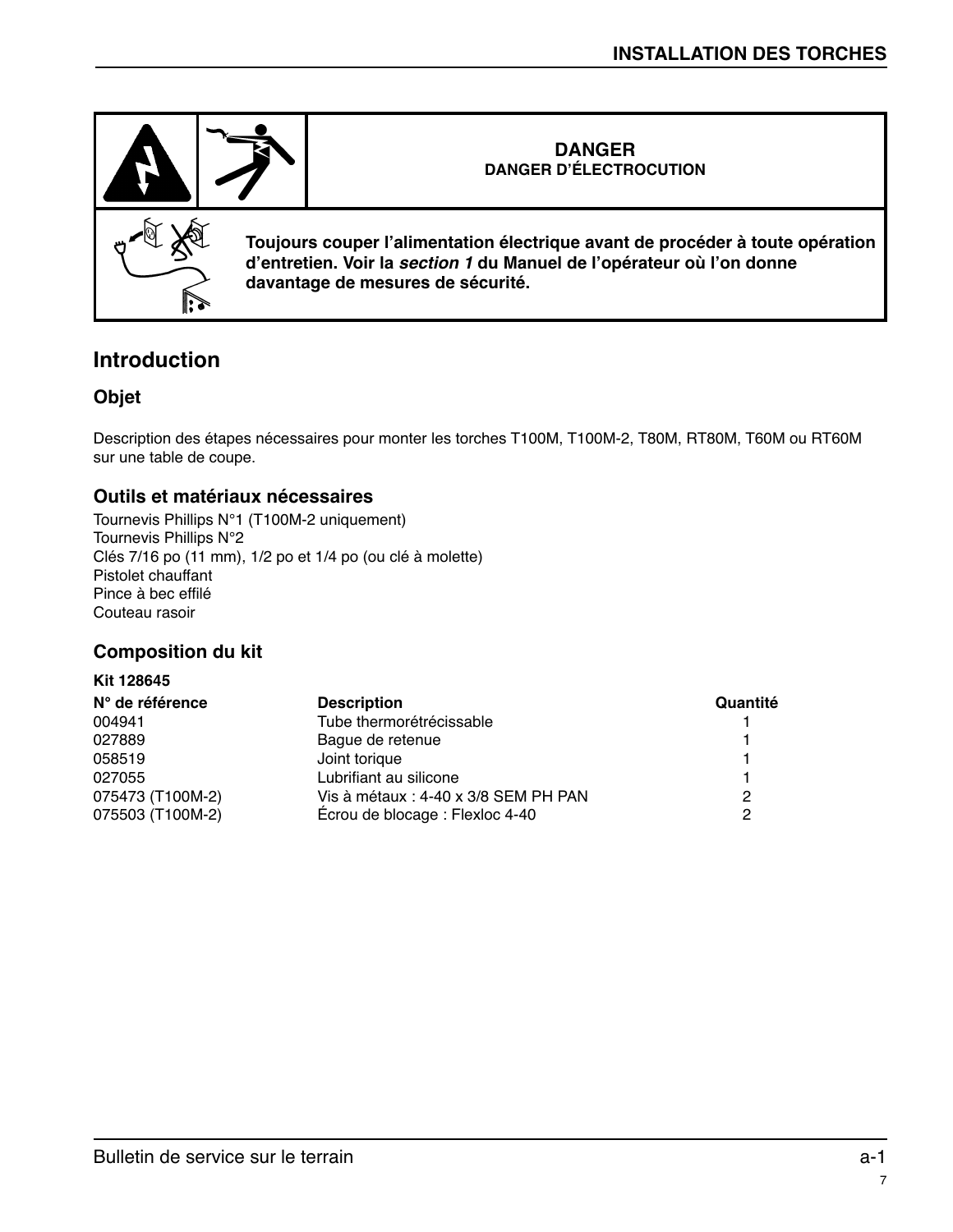

# **Démonter la torche**

NOTE : Cette torche a été assemblée en usine et testée. La démonter uniquement si cela est absolument nécessaire pour l'acheminer sur le rail de la table de coupe.

- 1. Déconnecter l'alimentation et enlever le faisceau de torche de la source de courant. Voir la Section 3 du Manuel de l'opérateur.
- 2. Enlever les consommables.
- 3. Enlever le joint torique du corps de torche et le jeter.
- 4. Dévisser le serre-câble, le verrouillage du serre-câble et la gaine de positionnement.
- 5. Faire glisser à nouveau le serre-câble, le verrouillage du serre-câble et la gaine de positionnement sur le faisceau de torche.
- 6. Enlever les 3 vis de la gaine de montage et enlever la gaine.
- 7. Déconnecter les fils bleu et orange du capteur de tête.
- 8. Déconnecter le plongeur :
	- **Pour toutes les torches à l'exception de la T100M-2,** enlever la bague de retenue du plongeur en utilisant une pince à bec effilé et mettre la bague au rebut. Déconnecter le fil d'alimentation du plongeur.
	- **Dans le cas de la T100M-2,** utiliser un tournevis Phillips N°1 et une clé 1/4 po pour desserrer et mettre au rebut les vis et les écrous de blocage qui fixent le fil d'alimentation au plongeur.
- 9. Couper délicatement le tube transparent thermorétractable du tube de gaz.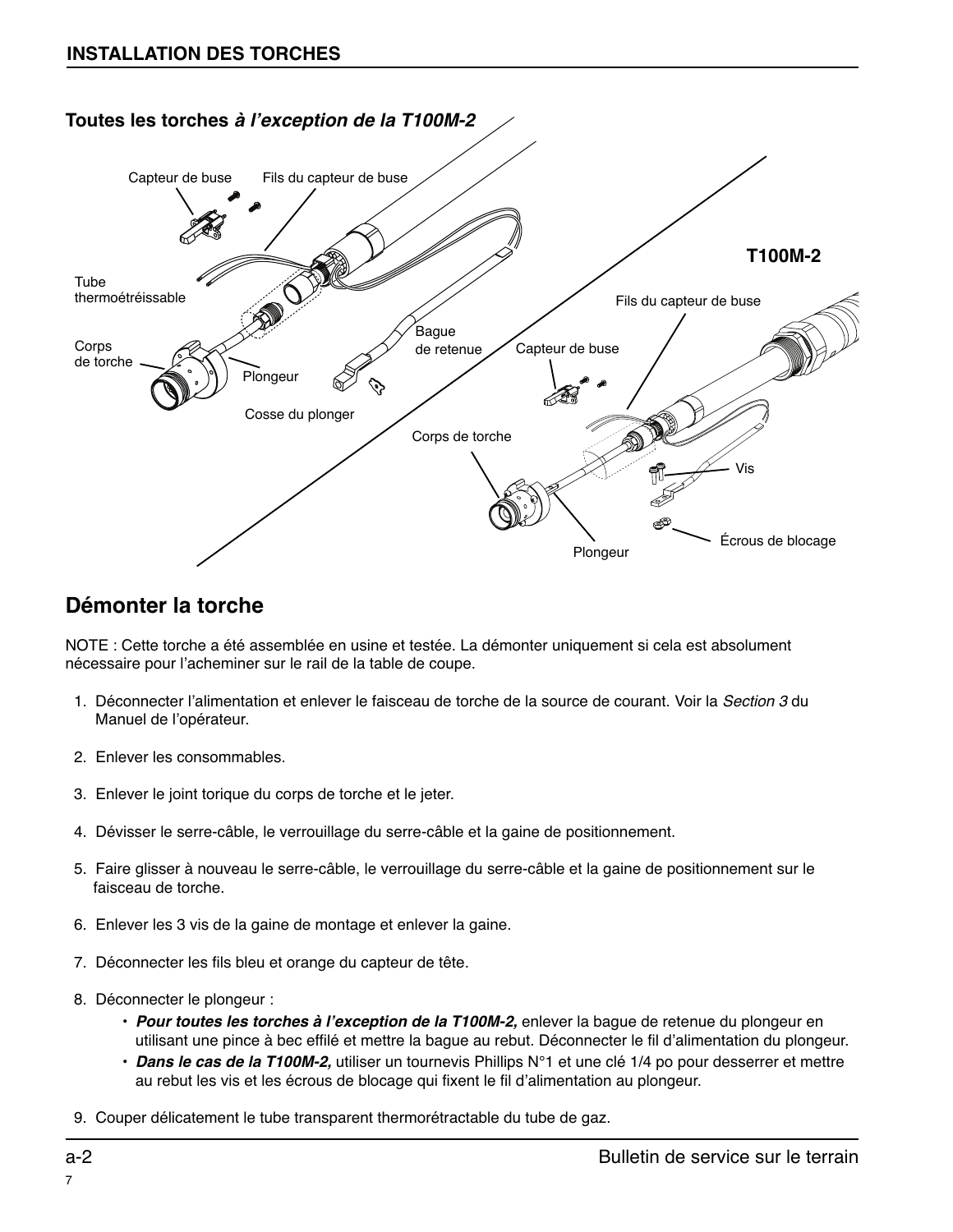- 10. Séparer le corps de la torche du faisceau en utilisant des clés de 11 mm (7/16 po) et 1/2 po (ou clé à molette).
- 11. Faire glisser la gaine de positionnement pour la sortir du faisceau de torche.



## **Acheminer le faisceau de torche**

• Acheminer le faisceau de torche dans le rail de la table de coupage.

# **Remonter la torche**

- 1. Faire glisser la gaine de positionnement sur le faisceau de la torche.
- 2. Faire glisser le tube thermorétractable sur le tube de gaz du corps de la torche.
- 3. Raccorder le corps de torche au faisceau à l'aide des clés 11 mm (7/16 po) et 1/2 po (ou à molette).
- 4. Faire glisser au maximum le tube thermorétractable sur l'écrou et le mettre en place
- 5. Connecter le fil d'alimentation au plongeur :
	- **Pour toutes les torches à l'exception de la T100M-2,** sertir une bague de retenue sur le plongeur en utilisant la pince à bec effilé.
	- **Dans le cas de la T100M-2,** utiliser un tournevis Phillips N°1 et une clé 1/4 po pour fixer le fil d'alimentation au plongeur en utilisant un couple de serrage de 9,2 kg cm (8 po-lb) pour les vis.
- 6. Connecter les fils bleu et orange du capteur de buse.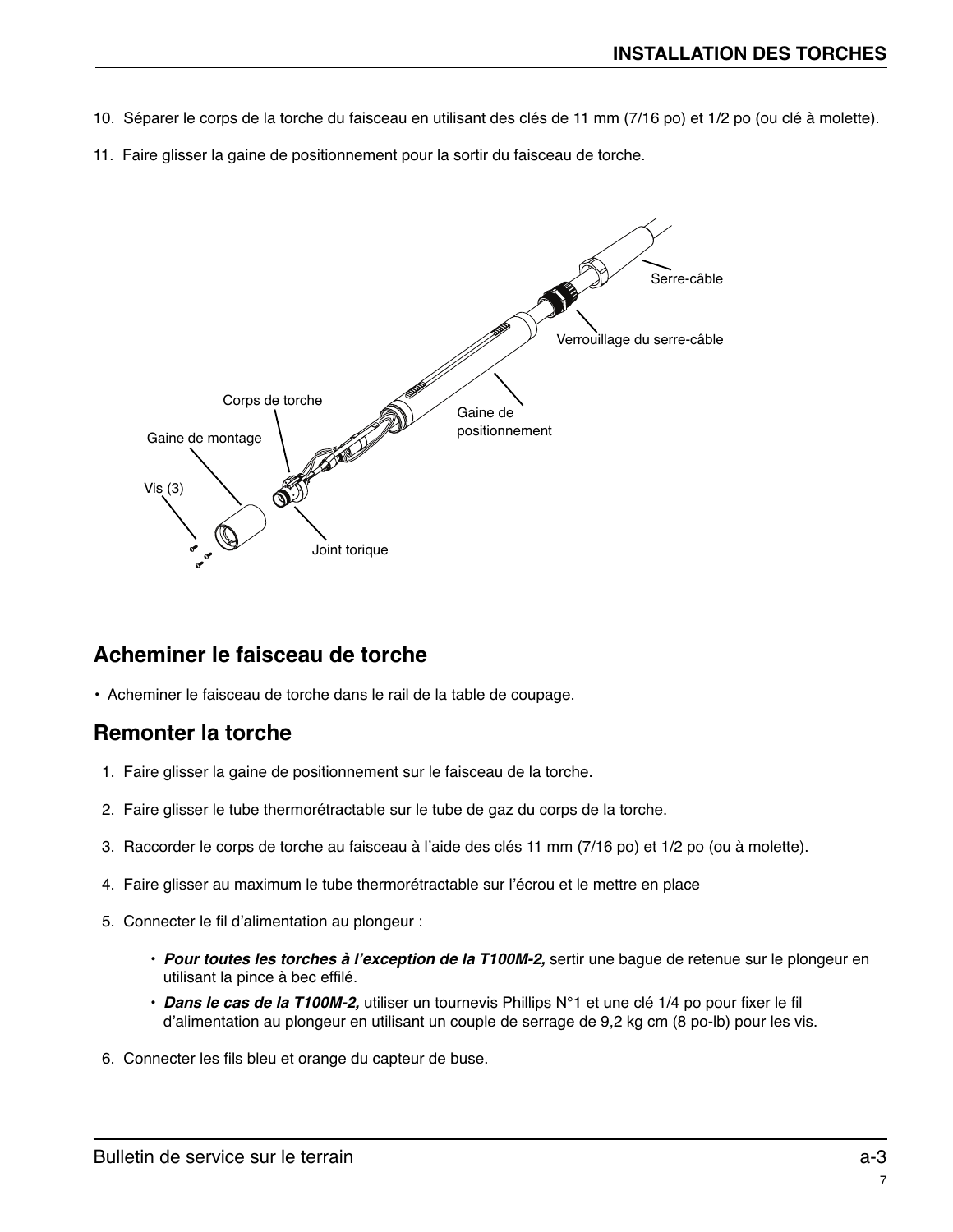- 7. Aligner la fente de la gaine de montage sur le détecteur et la faire glisser sur le corps de la torche. Serrer les 3 vis à 5,76 kg-cm (5 po-lb).
- 8. Fixer ce qui suit dans l'ordre : gaine de positionnement, verrouillage, serre-câble. **Veiller à ne pas tordre les fils quand on fait glisser et tourner la gaine de positionnement.**
- 9. Placer le joint torique neuf. Appliquer une couche de graisse au silicone sur le joint torique.
- 10. Placer les consommables.
- 11. Fixer la torche à la table de coupage selon les instructions du fabricant.
- 12. Connecter le faisceau de torche à la source de courant et mettre sous tension. Voir la Section 3 du Manuel de l'opérateur.